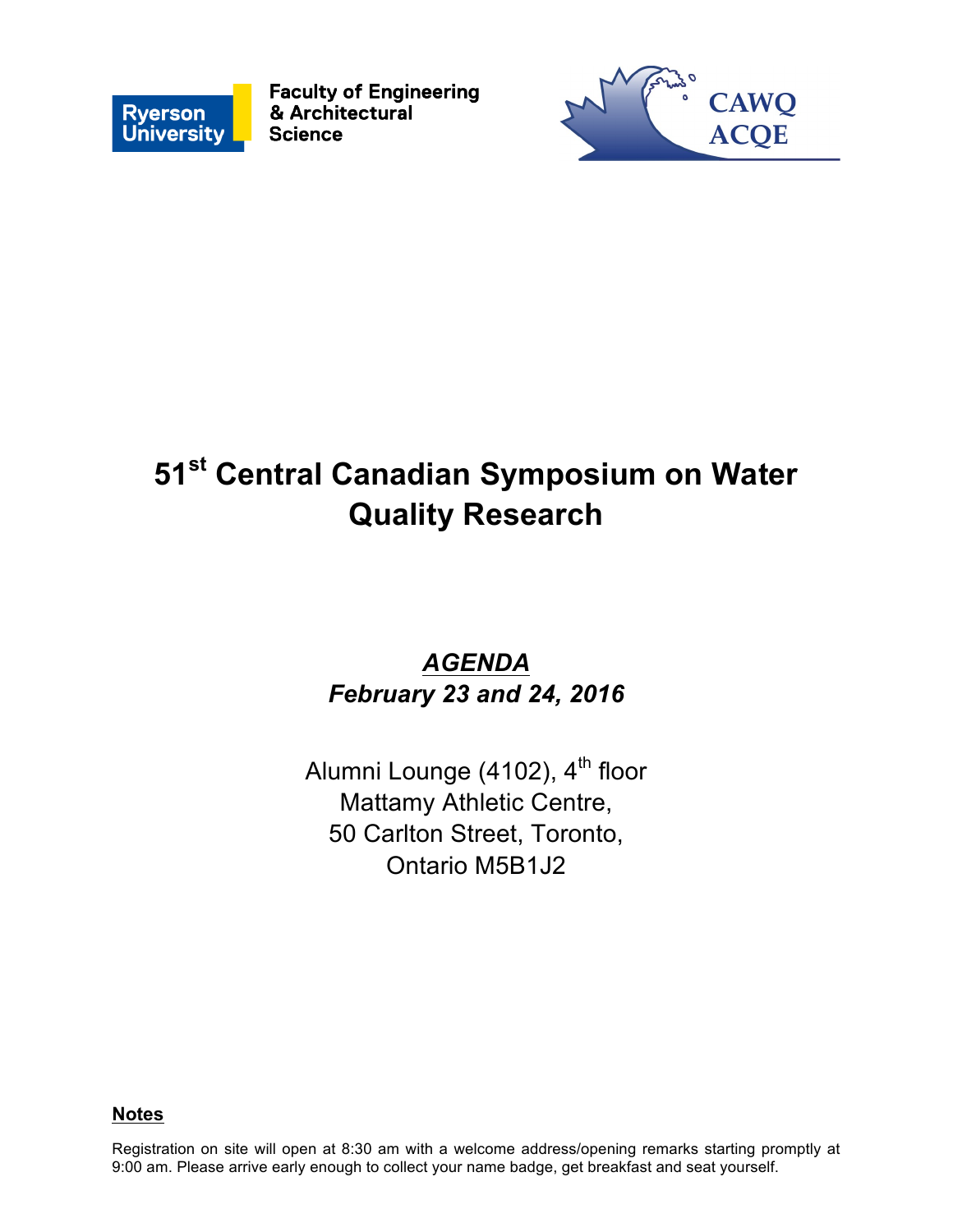## **Tuesday, February 23, 2016**

| Registration and Breakfast (8:30 am - 9:00 am)                                                                  |                                                                                                                                                                                |  |
|-----------------------------------------------------------------------------------------------------------------|--------------------------------------------------------------------------------------------------------------------------------------------------------------------------------|--|
| $9:00$ am - $9:15$ am                                                                                           | Welcome Address                                                                                                                                                                |  |
| Session 1: Future of Wastewater treatment plants<br>(Alumni Lounge, MAC 4102)<br>Chair: Dr. Elsayed Elbeshbishy |                                                                                                                                                                                |  |
| 9:15 am - 9:40 am                                                                                               | Biological nutrient removal using the circulating fluidized bed bioreactor<br>George Nakhla, Western University                                                                |  |
| $9:40$ am - 10:05 am                                                                                            | Accelerate Development and Commercialization of Paradigm-Shift-Enabling Wastewater<br>Treatment Technologies for Energy and Resource Recovery<br>Ted Mao, Dr. Domenico Santoro |  |
| 10:05 am - 10:30 am                                                                                             | The Future is Now! Moving from "Treatment Plant" to "Resource Recovery Facility"<br>Tim Constantine, CH2M                                                                      |  |
|                                                                                                                 | Break (10:30 am - 10:45 am)                                                                                                                                                    |  |
| Session 2: Bioenergy and biofuel production<br>(Alumni Lounge, MAC 4102)<br>Chair: Dr. George Nakhla            |                                                                                                                                                                                |  |
| 10:45 am - 11:10 am                                                                                             | A unified theory of electron transfer from dissolved electron donor to conductive solids<br>Hyung-Sool Lee, Waterloo University                                                |  |
| 11:10 am - 11:35 am                                                                                             | A Novel Application of Two-Stage Anaerobic Digestion Process for H2 & CH4 Production in<br>the Ethanol Industry<br>Hisham Hafez, GreenField Specialty Alcohols                 |  |
| 11:35 am - 12:00 pm                                                                                             | Production of Biofuel from Municipal Source-Separated Organic Waste<br>Grace Luk, Ryerson University                                                                           |  |
| Lunch $(12.00 \text{ pm} - 1.15 \text{ pm})$                                                                    |                                                                                                                                                                                |  |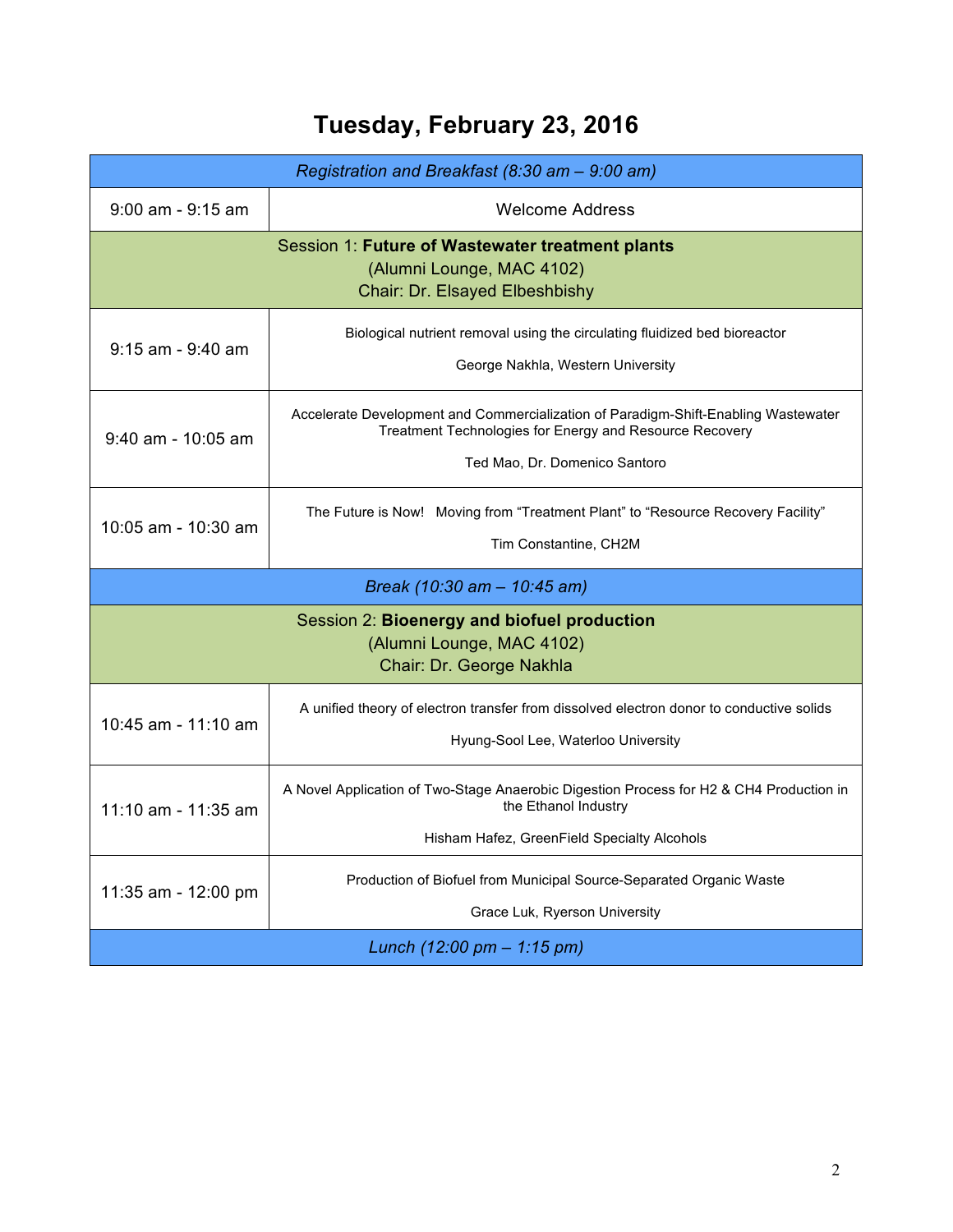|                       | Session 3: Bioenergy<br>(Alumni Lounge, MAC 4102)<br>Chair: Dr. Hisham Hafez                                                                                          | Session 4: Wastewater treatment<br>(Blue and Gold room, MAC 3310)<br>Chair: Yaldah Azimi                                                                        |  |
|-----------------------|-----------------------------------------------------------------------------------------------------------------------------------------------------------------------|-----------------------------------------------------------------------------------------------------------------------------------------------------------------|--|
| 1:15 pm - 1:30 pm     | Influence of furfural on biohydrogen<br>production in continuous-flow systems                                                                                         | Optimization of biogas production and removal<br>organics and nutrients from slaughterhouse<br>wastewater treatment by combined anaerobic-<br>aerobic processes |  |
|                       | B. M. Haroun, G. Nakhla, H. Hafez,<br>F.A. Nasr                                                                                                                       | C. F. Bustillo-Lecompte, M. Mehrvar, E.<br>Quiñones-Bolaños                                                                                                     |  |
| 1:30 pm - 1:45 pm     | Biohydrogen Production: Clostridium<br>thermocellum Microbial Kinetics on<br>Cellobiose and Glucose                                                                   | Development of Nitrogen Shunt process in a<br>Sequential Batch Reactor (SBR) using<br>Ammonium Oxidizing Bacteria (AOB) controlled<br>by mixing regime          |  |
|                       | N. Nasra, H. Hafez, M. H. E. Naggara,<br>G. Nakhla                                                                                                                    | M. Soliman, A. Eldyasti                                                                                                                                         |  |
| 1:45 pm $-$ 2:00 pm   | Biological Hydrogen Production from<br>Synthetic Lignocellulosic Hydrolysate<br>using Mesophilic and Thermophilic<br>Anaerobic Digester Sludge: Impact of<br>Furfural | Real Time Microbial Community analysis of<br>Activated Sludge at various operational<br>conditions of fermentation                                              |  |
|                       | C. Akobi, H. Hafez, G. Nahkla                                                                                                                                         | S. K. Ram, L. Kumar, M. Kuttiraja, R. D.<br>Tyagi                                                                                                               |  |
| 2:00 pm - 2:15 pm     | RBF Technology to Optimize Biological<br>Nutrient Removal and Anaerobic<br>Digestion                                                                                  | Dilute wastewater treatment using fermentation<br>and membrane filtration                                                                                       |  |
|                       | M. Gupta, S. Sarathy, G. Nahkla                                                                                                                                       | B.K. Kim, B.R. Dhar, A.R. Carreón, A.<br>Hussain, H. Lee                                                                                                        |  |
| 2:15 pm - 2:30 pm     | Optimization of Anaerobic BioCORD<br>Bioreactors to Enhance the Biomethane<br>Production from Industrial Waste Stream                                                 | Particle Separation, Thickening and Dewatering<br>with Rotating Belt Filters (RBFs): Case Studies<br>and Applications                                           |  |
|                       | P. Izadi, A. Eldyasti, R. Hawkes                                                                                                                                      | F. Daynouri-Pancino, S. Mao, W. Sun, M. H.<br>Jobehdar, D. Ho, D. Santoro                                                                                       |  |
|                       | Break (2:30 pm $-$ 2:45 pm)                                                                                                                                           |                                                                                                                                                                 |  |
|                       | Session 5: MEC<br>(Alumni Lounge, MAC 4102)<br>Chair: Dr. Hyung-Sool Lee                                                                                              | Session 6: Wastewater treatment II<br>(Blue and Gold room, MAC 3310)<br>Chair: Dr. Ahmed Eldyasti                                                               |  |
| $2:45$ pm - $3:00$ pm | Arrangements of multiple anodes affect<br>the electron transfer kinetics and<br>microbial community structure in microbial<br>electrochemical cell (MXC)              | <b>Advanced Process Control During Wastewater</b><br>Disinfection by Peracetic Acid (PAA): From<br>Theory to Practice                                           |  |
|                       | B. R. Dhar, J. An, E. Elbeshbishy, H.<br>Ryu, H. Lee                                                                                                                  | A. Murray, S. Sarathy, A. Canali, Y. Wen, D.<br>Santoro                                                                                                         |  |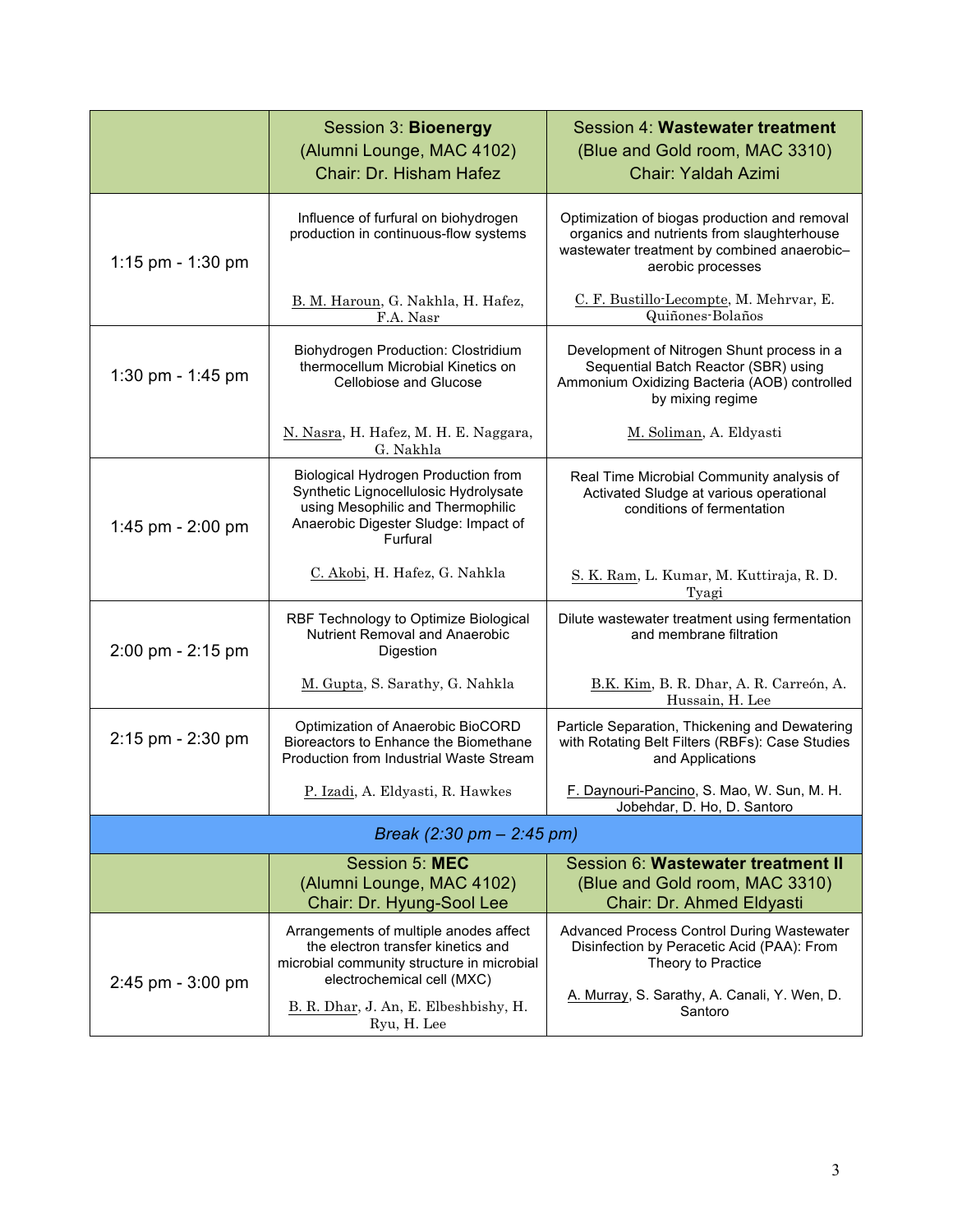| $3:00 \text{ pm} - 3:15 \text{ pm}$ | Modeling of exocellular electron transfer<br>in bioelectrochemical systems                                                        | Treatment of emerging substances of concern<br>using aerobic granular sludge                                                                      |
|-------------------------------------|-----------------------------------------------------------------------------------------------------------------------------------|---------------------------------------------------------------------------------------------------------------------------------------------------|
|                                     | W. Huang, Y. Kim                                                                                                                  | J. H. Tay, J. Kent, R. A. Hamza, O. T.<br><b>Iorhemen</b>                                                                                         |
| $3:15$ pm - $3:30$ pm               | Microbial Electrochemical Technologies<br>(METs) as an Online Monitoring Tool for<br>Biochemical Oxygen Demand (BOD)              | Development of Titanium Dioxide Photocatalyst<br>for Degradation of Dyes and Effect of<br>Calcination Temperature on Photocatalytic<br>Efficiency |
|                                     | J. Sim, H. Lee                                                                                                                    | M. Nasirian, M. Mehrvar                                                                                                                           |
| $3:30 \text{ pm} - 3:45 \text{ pm}$ | Phosphorus and Nitrogen Recovery in<br>Microbial Electrolysis Cells through<br>Struvite Precipitation from Dewatering<br>Centrate | Mathematical Modeling of Aerobic Granulation<br>Process for Wastewater Treatment                                                                  |
|                                     | P. Yuan, Y. Kim                                                                                                                   | M. S. Zaghloul, R. A. Hamza, J. H. Tay                                                                                                            |

| <b>Poster Exhibition</b> |                                                                                                                              |  |
|--------------------------|------------------------------------------------------------------------------------------------------------------------------|--|
| $3:45$ pm - $4:30$ pm    | Investigation of Ammonia Oxidizing Microorganisms in Municipal Wastewater Treatment<br>Systems                               |  |
|                          | R.D.Tyagi, G. Islam, K. Gilbride                                                                                             |  |
|                          | The Characterization and Proliferation of Tetracycline Resistance Genes in Three Urban<br><b>Wastewater Treatment Plants</b> |  |
|                          | A. Tehrani, K. Gilbride                                                                                                      |  |
|                          | Evaluation of Nanofiltration for Organic and Inorganic Pollutants Removal from Lead Octoate<br>Drier Wastewater              |  |
|                          | A. Rabii, G. N. Bidhendi, E. Elbeshbishy                                                                                     |  |
|                          | Detergent Assisted Lipid Extraction from Wet Yeast Biomass for Biodiesel: A Response<br>Surface Methodology Approach         |  |
|                          | S. K. Yellapu, B. Jyothi, R.D. Tyagi                                                                                         |  |
|                          | Evaluation the Effect of Free Nitrous Acid Pretreatment on Anaerobic Digestability of<br>Thickened Waste Activated Sludge    |  |
|                          | F. Okove, D. Ho, S. Sarathy, E. Elbeshbishy, W. Parker                                                                       |  |
|                          | Effects of Urban Contaminants Ibuprofen and Tetracycline on Extracellular Polymer<br>Substances in Wastewater Sludge         |  |
|                          | B. Hanna, K. Gilbride                                                                                                        |  |
| 4:30 pm - $4:45$ pm      | Closing Remarks of the first day and students awards                                                                         |  |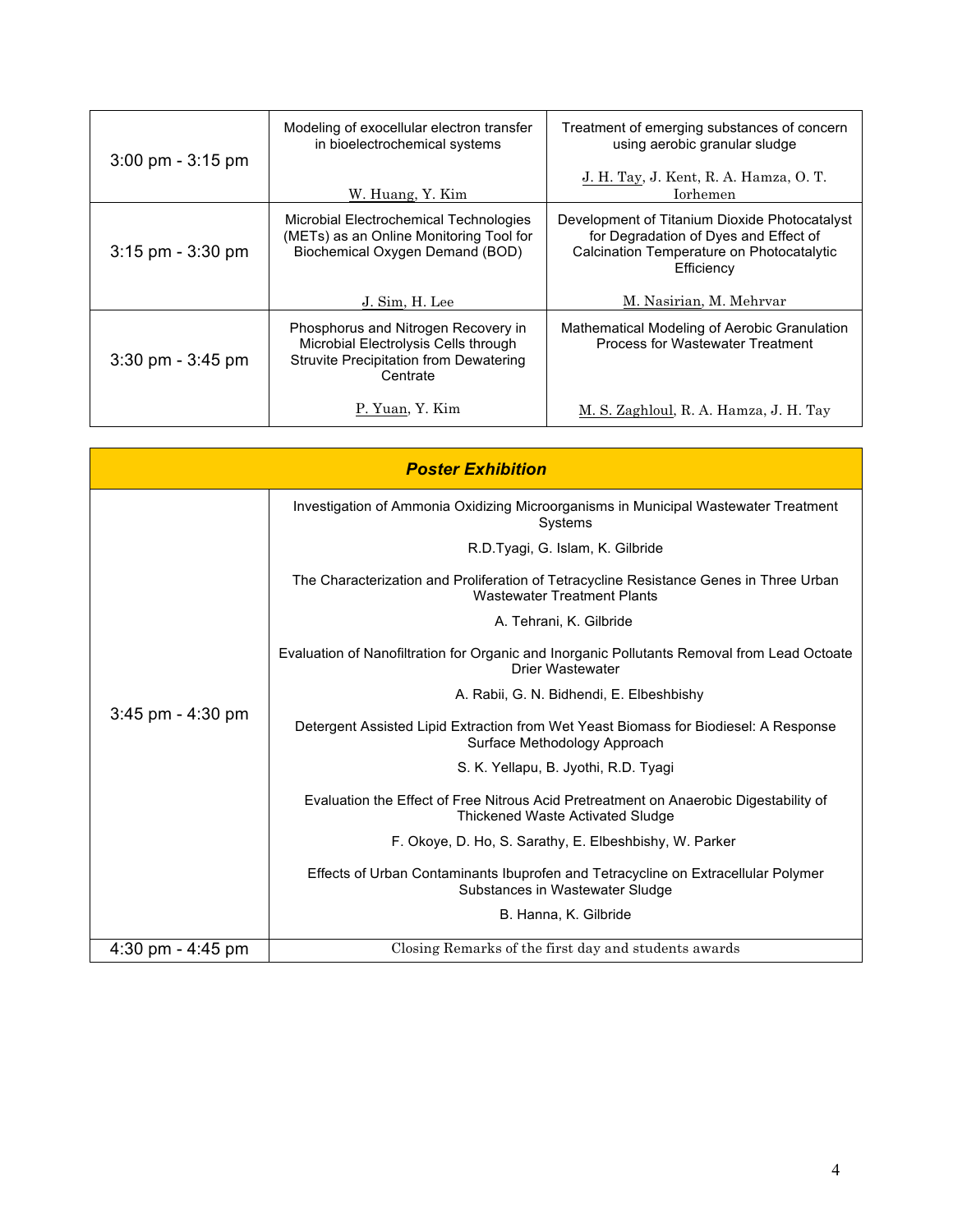## **Wednesday, February 24, 2016**

| Registration and Breakfast (8:30 am - 9:00 am)                                                        |                                                                                                                                                                                                                               |  |
|-------------------------------------------------------------------------------------------------------|-------------------------------------------------------------------------------------------------------------------------------------------------------------------------------------------------------------------------------|--|
| Session 1: Drinking water<br>(Alumni Lounge, MAC 4102)<br>Chair: Dr. Darko Joksimovic                 |                                                                                                                                                                                                                               |  |
| $9:00$ am $\cdot$ $9:25$ am                                                                           | Regulatory Framework for Drinking Water Systems in Ontario<br>A. Ahmed                                                                                                                                                        |  |
| $9:25$ am $\cdot$ $9:40$ am                                                                           | The relationship of E. coli and total coliform culture to the quantitative molecular detection<br>of various fecal indicators, sources and pathogens in private drinking water wells<br>S. Felleiter, K. McDermott, A. Majury |  |
| $9:40$ am $\cdot$ $9:55$ am                                                                           | Membrane fouling innovative solutions in ultrafiltration of Contaminated Water and<br>Wastewater<br>A. Abdelrasoul, H. Doan, A. Lohi                                                                                          |  |
| $9:55$ am $\cdot$ 10:10 am                                                                            | Vacuum membrane distillation for small-scale potable water production from low-quality<br>feed water<br>M. Blain, C. Feng, R. Farnood                                                                                         |  |
| $10:10$ am $-10:25$ am                                                                                | Development of a low-cost, paper-based colorimetric sensor for trace arsenic detection in<br>drinking water<br>N. Yogarajah, S. Tsai                                                                                          |  |
| $10:25$ am $\cdot$ 10:40 am                                                                           | Electrochemical copper disinfection as an alternative water treatment method for<br>underprivileged societies<br>J. Parr, Y. Kim                                                                                              |  |
|                                                                                                       | Break (10:40 am - 10:55 am)                                                                                                                                                                                                   |  |
| Session 2: Infrastructure and Special Issues<br>(Alumni Lounge, MAC 4102)<br><b>Chair: Aziz Ahmed</b> |                                                                                                                                                                                                                               |  |
| $10:55$ am $\cdot$ 11:20 am                                                                           | The NRC Arctic Program and water and sewage in Canada's North<br>A. Colombo                                                                                                                                                   |  |
| $11:20$ am $\cdot$ 11:35 am                                                                           | Examining the Evolving Environmental Protection Policy Convergence in the Ontario<br>Municipal Water, Wastewater and Stormwater Sectors<br>E. Tovilla, K. Webb                                                                |  |
| $11:35$ am $\cdot$ $12:50$ pm                                                                         | Aerobic Granulation for the Treatment of Alberta Oil Sands Process-Affected Water<br>S. Tiwari, J. H. Tay                                                                                                                     |  |
| $11:50$ am $\cdot$ 12:05 pm                                                                           | An Innovative Treatment Technology for Storm Water Retention Ponds, Improving<br>Sediment and Water Quality and Reducing Sediment Volume<br>A. Laursen                                                                        |  |
| $12:05$ am $\cdot$ $12:20$ pm                                                                         | Invasive mussels and drinking water infrastructure: impacts of a change from zebra to<br>quagga mussels<br>B. Ginn, A. Cranmer, L. Meteer                                                                                     |  |
| Lunch (12:20 pm - 1:30 pm)                                                                            |                                                                                                                                                                                                                               |  |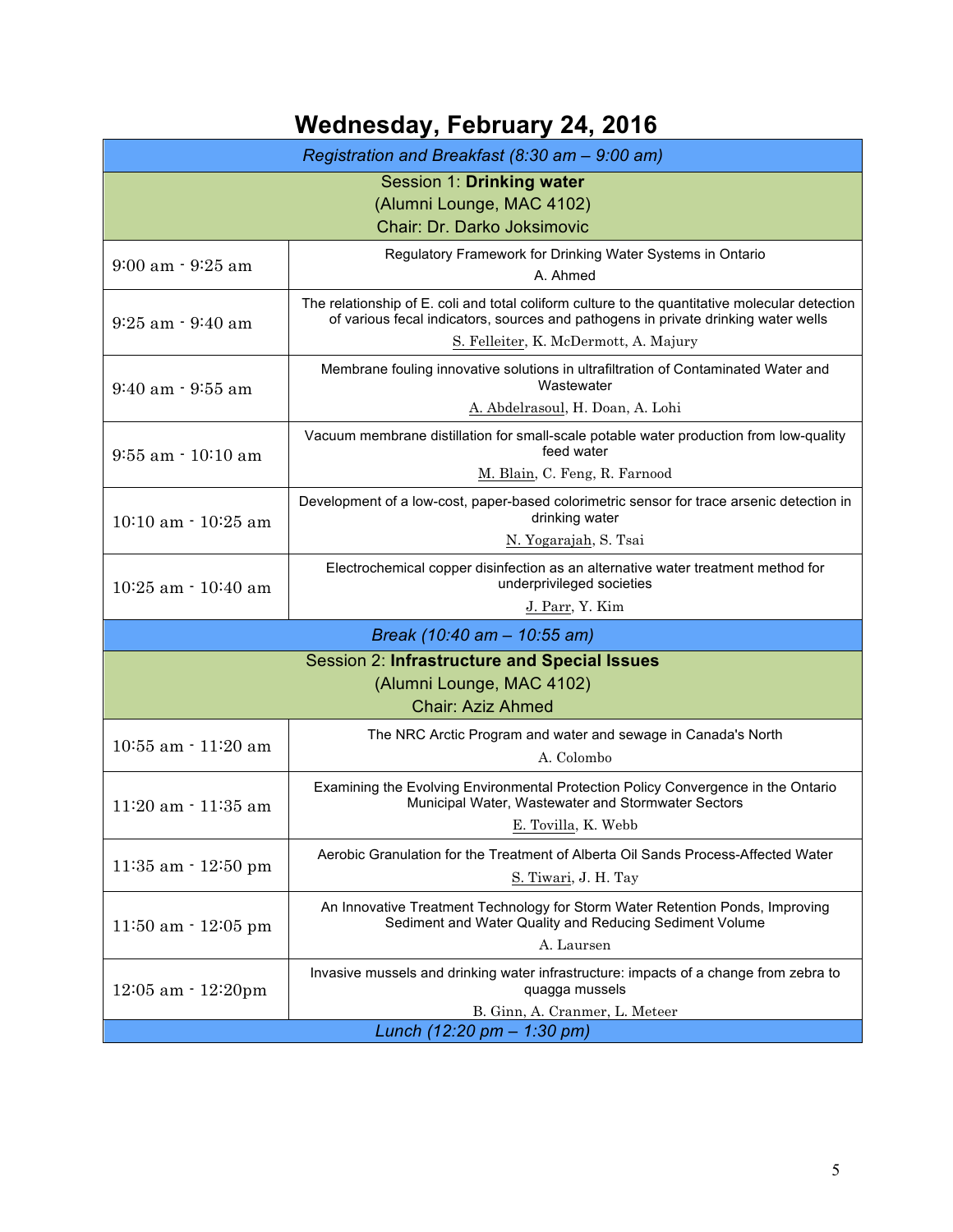| Session 3: Watersheds                   |                                                                                                                                                                       |
|-----------------------------------------|-----------------------------------------------------------------------------------------------------------------------------------------------------------------------|
| (Alumni Lounge, MAC 4102)               |                                                                                                                                                                       |
|                                         | <b>Chair: Andrew Colombo</b>                                                                                                                                          |
| $1:30 \text{ pm} - 1:55 \text{ pm}$     | Alternative Thinking to Improve Hydrologic Flood Routing Models                                                                                                       |
|                                         | Dr. S. Easa                                                                                                                                                           |
| $1:55$ pm $-2:10$ pm                    | Receiving Water Assessments for re-rating Sewage Treatment Plants, Approaches,<br>Challenges and Lessons Learned                                                      |
|                                         | D. Sinclair, P. Wilson, J. Matthews                                                                                                                                   |
| $2:10 \text{ pm} \cdot 2:25 \text{ pm}$ | Real-time Water Quality Monitoring: Bridging the traditional in-stream monitoring gaps                                                                                |
|                                         | L. Murison, A. Singh                                                                                                                                                  |
| $2:25$ pm $-2:40$ pm                    | SWAT modeling of hydrology, sediment and nutrients loading from the Grand River into<br>Lake Erie                                                                     |
|                                         | A. Hanief, A. Laursen                                                                                                                                                 |
| $2:40 \text{ pm} \cdot 2:55 \text{ pm}$ | Effectively Using Measurement Quality Objectives in Validating Alberta Environment and<br>Park's Surface Water Chemistry Data: Learning to "Play" the Horwitz Trumpet |
|                                         | T. Roumeliotis, D. Köster                                                                                                                                             |
|                                         | Break $(2:55 \text{ pm} - 3:10 \text{ pm})$                                                                                                                           |
|                                         | Session 4: Lakes                                                                                                                                                      |
|                                         | (Alumni Lounge, MAC 4102)                                                                                                                                             |
|                                         | Chair: Dr. Said Easa                                                                                                                                                  |
| $3:10 \text{ pm} - 3:25 \text{ pm}$     | Reported Algal Blooms in Ontario Lakes 1994 to 2015                                                                                                                   |
|                                         | C. Holeton, J. Winter, M. Palmer, K. Utsumi                                                                                                                           |
| $3:25$ pm $-3:40$ pm                    | An Examination of Sediment Contamination in Lake St. Clair Utilizing Geospatial<br>Interpolation and 3D Bathymetry                                                    |
|                                         | K.W. Forsythe, C. H. Marvin, D. E. Mitchell, C. J. Valancius, J. P. Watt, J. M. Aversa,<br>S. J. Swales, R. R. Shaker, D. J. Jakubek                                  |
| $3:40 \text{ pm} - 3:55 \text{ pm}$     | Emergent Trends in Water Quality Protection Governance: Microbeads Pollution in the<br><b>Great Lakes</b>                                                             |
|                                         | M. Martin, K. Webb                                                                                                                                                    |
| $3:55$ pm $\cdot$ $4:10$ pm             | Predicting aquatic invasion in Adirondack lakes: A spatial analysis of lake and landscape<br>conditions                                                               |
|                                         | R. Shaker, V. Bowler, Y. Artur, E. Vennie-Vollrath                                                                                                                    |
|                                         |                                                                                                                                                                       |